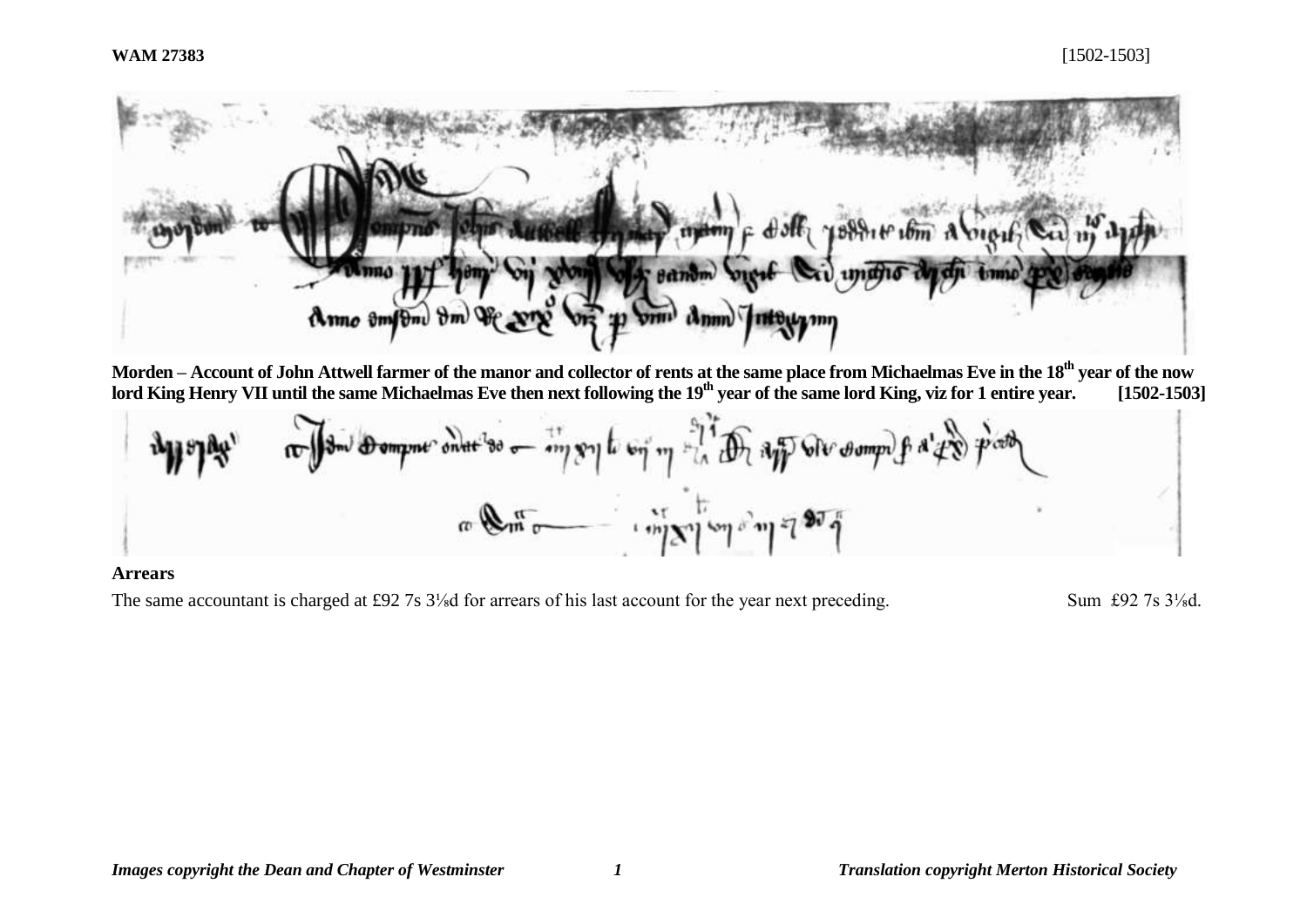$\pi$  (1) de po d'on time ou inche depti -33 De vo taff d'affinite de sindim timme e いど  $\boldsymbol{n}$  $\oint_C$  do  $\int_a^b$   $\lim_{\epsilon \to 0}$  $\mathbf{x}^{\mathbf{t}_{\text{imp}}}\mathbf{s}^{\mathbf{t}_{\text{def}}}$  $\int d\mathbf{r} d\mathbf{r} d\mathbf{r}$  $\mathfrak{n}$  $\int_{0}^{\frac{\pi}{2}}$  80  $\int_{0}^{\frac{\pi}{2}} dF$ m  $t^{1/2}$  $\mathfrak{g}$ wing y' ub  $\mathcal{M}$ the (2) So yo dim Ao Dat' Oil / Syio Lapto - $\tau$  $\frac{1}{2}$ J η  $\pi$  ( $\mathbb{Q}_{m}$  of  $\longrightarrow$  my  $\mathbb{A}$  my  $\mathbb{Z}$ )  $\mathbb{Z}$  at

# **Rents of assize**

| And for rent at the same place for the Michaelmas term                          | $22s$ 11d.           |                  |
|---------------------------------------------------------------------------------|----------------------|------------------|
| And from tallage of customary tenants at the same term                          | 5s 0d.               |                  |
| And for rent at the same place for the Christmas term                           | $18s0\frac{1}{2}d$ . |                  |
| And for rent at the same place for the Easter term                              | $18s0\frac{1}{2}d$ . |                  |
| And for rent at the same place for the term of the Nativity of John the Baptist | $18s0\frac{1}{2}d$ . |                  |
| And for a certain rent called medesylver                                        | 2s 1d.               | Sum £4 4s 1\{2d. |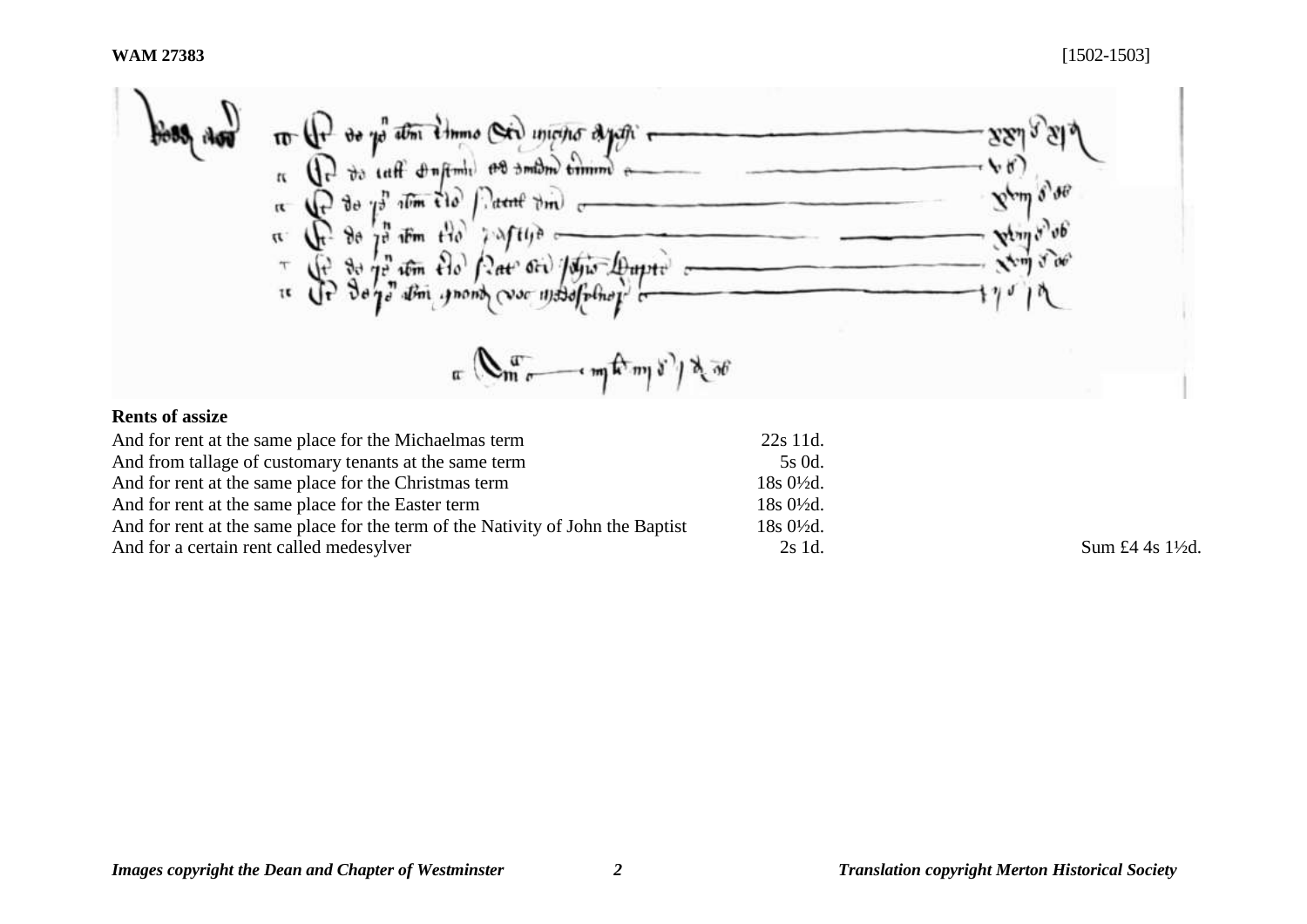#### **New rents**

And for new rent of vicar of the same place for a certain parcel of land called Wyllatt' leased to him and his heirs, per year 2d. And <sup>for</sup> new rent of W Thorn per year 1d.

And for 20 acres land<sup>\*</sup> formerly T at Chirch late leased to Alice Fowler for 5s, leased to John Beksewell and his heirs per year 3s 4d. And for 20 acres land formerly J Huberd formerly leased to Everard for 12s, leased to R Swane and his heirs per year 10s.

For 5 acre demesne land at Tracyeslane leased to W Lyghtfote and his heirs for 8d nothing because part of the demesne farm – nothing.

But for rent for 10 acres land formerly J Huberd formerly leased to J Edwarde for 12s leased to J Speke and his heirs per year 10s.

And for 1 messuage and 1 virgate land formerly Walter att Hegge and Alianor his wife, and his heirs for 5s nothing because part of the demesne farm – nothing

But he answers for new rent of Stephen Holde for 1 cottage with curtilage adjoining containing ½ acre formerly R Colle afterwards Ralph Taillo' leased to the same and his heirs per year 12d. Sum 24s 7d.

l

*<sup>\*</sup> This was originally 10 acres.*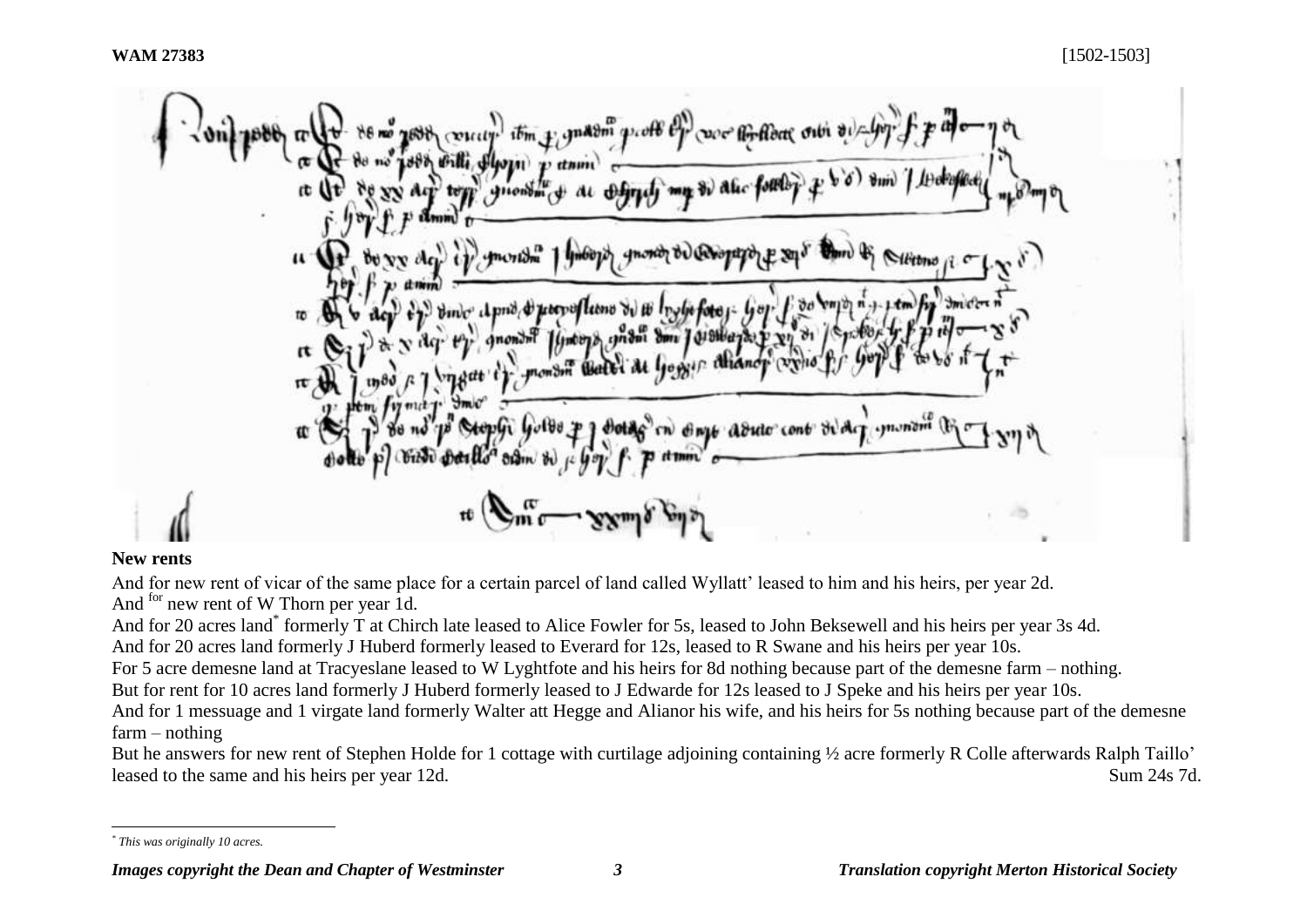# **Farms**

l

And for 30 acres land and meadow formerly J Marres afterwards John at Chirch, formerly leased for 13s 4d, leased to R Pulton per year 10s. And for 20 acres land formerly T Este and 1 tenement and 1/2 virgate<sup>†</sup> land formerly W att Woode late S Lyghtfote, leased to Thomas Bylly per year 12s.

And for 20 acres land formerly Goodeson' and 20 acres land formerly Attryth called Jocyes late rented for 14s, leased to R att Hegge per year 10s. And for 10 acres land formerly Alice att Rith leased to the same R per year 5s.

And for 10 acres land formerly Henry Ryth called Rykdons formerly leased for 5s 6d, afterwards for 4s, leased to J Michell 3s.

And for 3 cottages J Flessh and 1 cottage and 1 acre demesne land formerly Thomas Popsent and William Brounen per year 8d. And for 1 toft parcel of the Rectory leased to Simon Lyghtfote per year 6d.

*<sup>†</sup> This should be half an acre*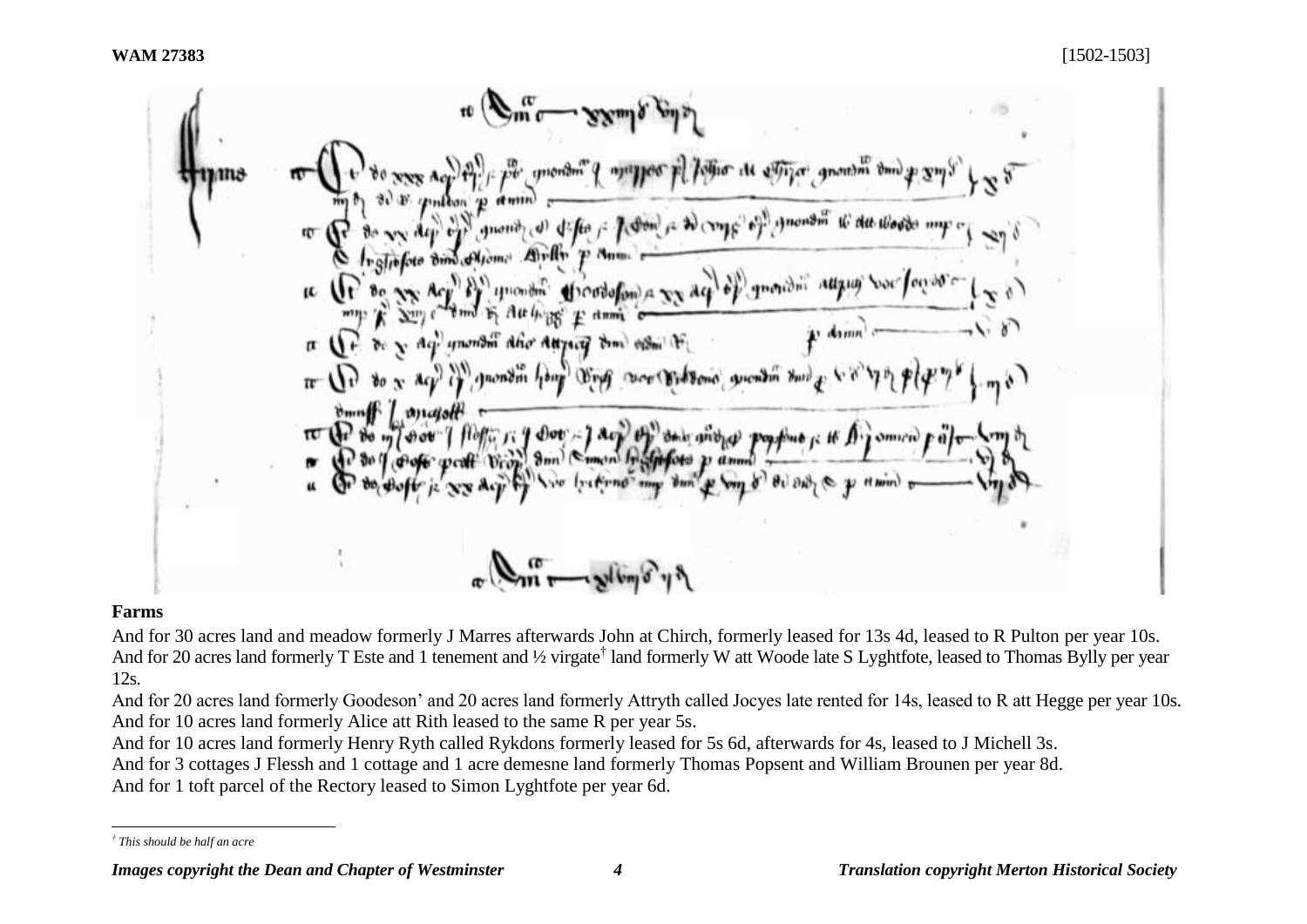#### **WAM 27383** [1502-1503]



And for a toft and 20 acres land called Lytkyns late leased for 8s, leased to the same S per year 7s. Sum 48s 2d.



### **Profits of court**

And for 1 general Court held at the same place the Tuesday after Michaelmas. 4s 8d.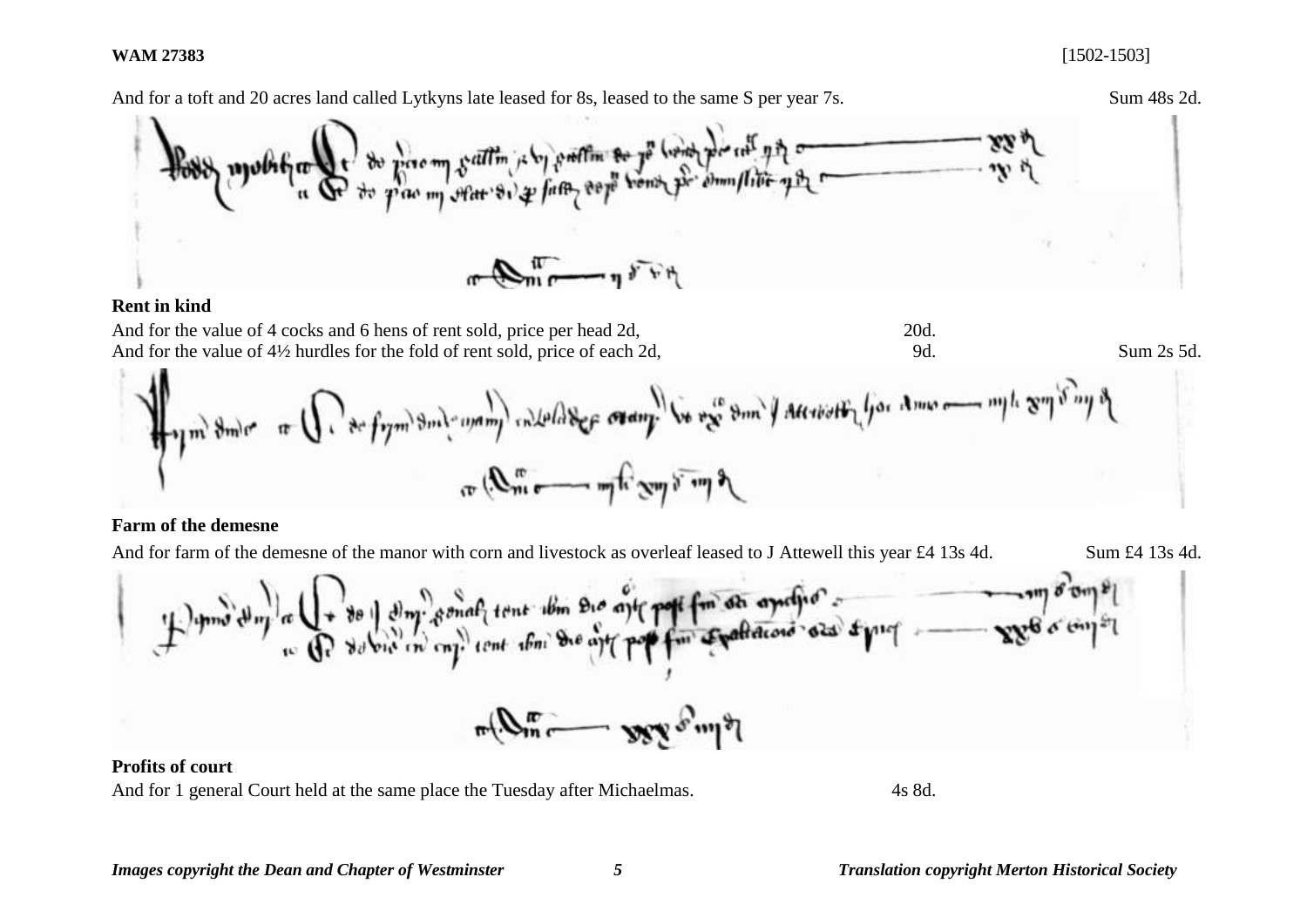

### **Rent resolute and defaults**

The same accounts in rent resolute of heirs of Kynwaldeshay for the year, nothing because not paid. And in rent allowance to the beadle because of his office for 1/2 virgate land 2s. And for tallage at Michaelmas 2<sup>1</sup>/<sub>8</sub>d. And for medesylver at the feast of St John Baptist 2d. And in default of rent for 30 acres land formerly J Marreys afterwards William at Chirch because in the lord's hands and at farm above for the year 3s. And at Michaelmas for tallage 6⅜d. And for medesylver at the nativity of St John Baptist 2d. And in rent default for 20 acres land formerly S Este, 20 acres land formerly J Huberd, 20 acres formerly J Goodesonde, 20 acres land formerly J at Chirch called Jocyes, 20 acres land called Lukkyns for the aforesaid reason, as for each tenement  $2s - 10s$ . And for tallage at Michaelmas, as for each tenement  $4\frac{1}{4}d - 21\frac{1}{4}d$ .

l *‡ This should probably be Invention of Holy Cross 3 May, not Exaltation 14 September.*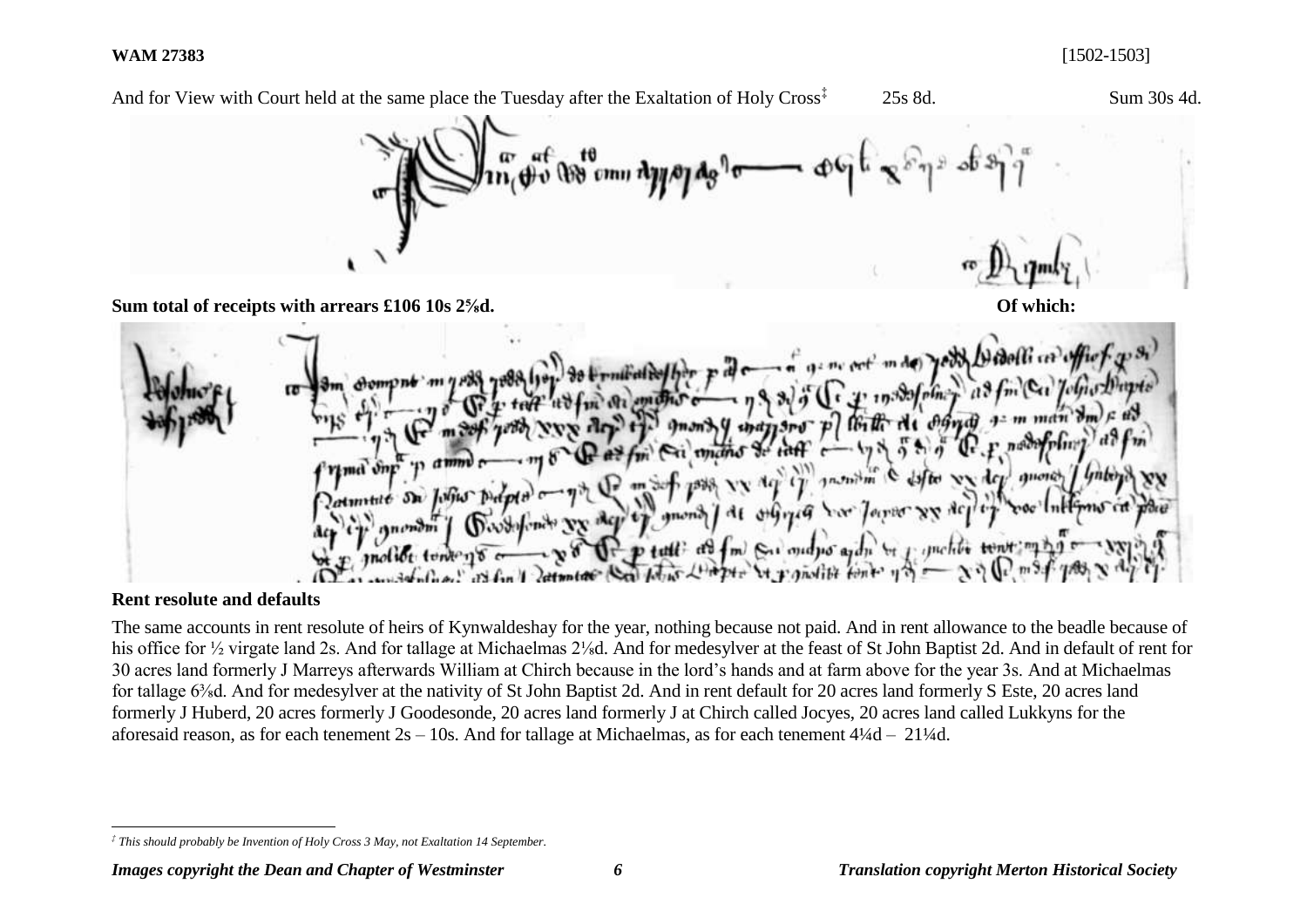Detented that the Lington be pointed fort yo grander Alur accord & dep of ynorthis y at write co glores of prolite D misof poor I det monde fflags en pon pa John Dutrito Chi ding promoto it de Wood in pour - pour in sofyed  $\cdot$ in Sa  $\sum_{m=-\infty}^{\infty}$  young  $\sum_{n=0}^{\infty}$ 

And for medesilver at the nativity of St John Baptist as for each tenement 2d – 10d. And in rent default for 10 acres land formerly J Chirch, 10 acres land formerly Alice at Ryth, 10 acres land formerly H at Ryth for the aforesaid reason, as for each tenement 12d – 3s. And for tallage for the said tenements at Michaelmas 7¼d. § And for medesylver for the same tenements at Nativity of St John Baptist 6d. And in rent default for 1 cottage formerly Flessh for the aforesaid reason, for the year – 2½d. And in rent default for a tenement and 1 acre demesne land formerly W at Wood as aforesaid – 1½d. And in rent default for tenement called Wyllott' as aforesaid and for 1 parcel thereof leased in new rent above for the year ½d. Sum 23s 1⅜d

To the metaponic pour dompose ad office for a dimension allocadem completely 1 (D) on (Voyar' Got Ame fust ony Somoo wam app but

## **Petty expenses with building costs**

And in stipend of the aforesaid accountant because of his office per year and just as allowed in the preceding account 6s 8d. And in expenses of the treasurer of Westminster monastery for his expenses by schedule just as is contained by schedule 3s 4d. And in expenses of the clerk making the account with parchment bought for the same 12d. And in repairs this year made upon manor buildings as appears by schedule  $\&c$  nothing. Sum 11s.

l *§ This is normally shown as 7⅛d. The total assumes that figure.*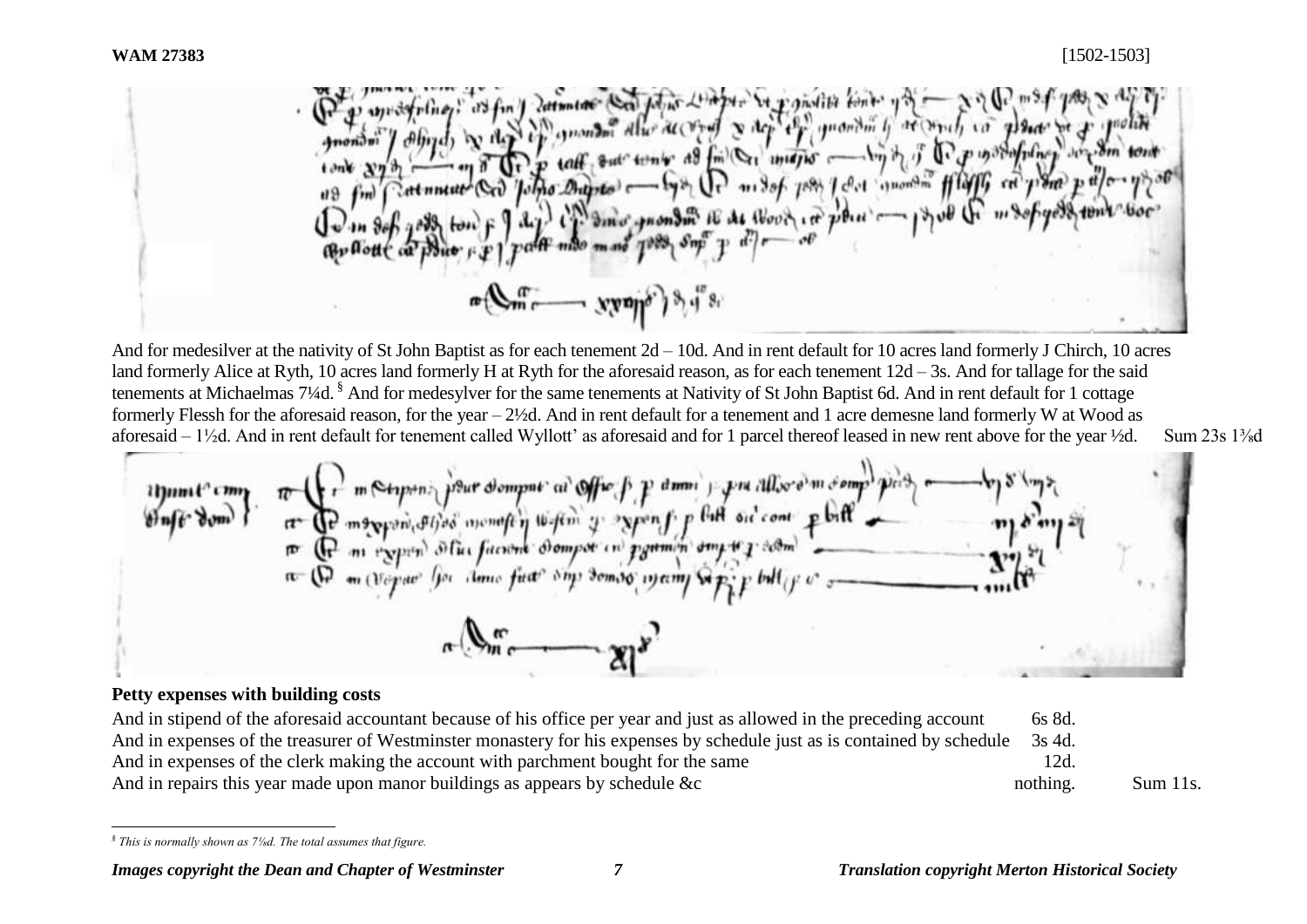

# **Cash deliveries**

And delivered to brother William Borowe<sup>\*\*</sup> treasurer by his writing £8 14s 2¼d. Sum £8 14s 2¼d.



**Sum of all allowances and deliveries £10 9s 3⅝d.††** And he owes £96 11d.

Of which allowed to the aforesaid rent collector now accounting 14s 1<sup>7</sup> d for rent and farm charged above and more than is able to be levied for the year as appears by examination of all new rents above at the audit at the same place examined for the 19 years preceding. And to the same 8d for default of new rent for certain land at the same place called Brownyngges <sup>4d</sup> and Scottes <sup>4d</sup> which remain in the lord's hand and nothing thereof of issue able to be levied this year &c. Sum allowed in the foot of this account 14s 9%d. And so he owes £95 6s  $1\frac{1}{8}$ d.

 $\overline{a}$ 

*<sup>\*\*</sup> Inn the previous account roll he is called William de Burgh*

*<sup>††</sup> These figures total £10 8s 3⅝d.*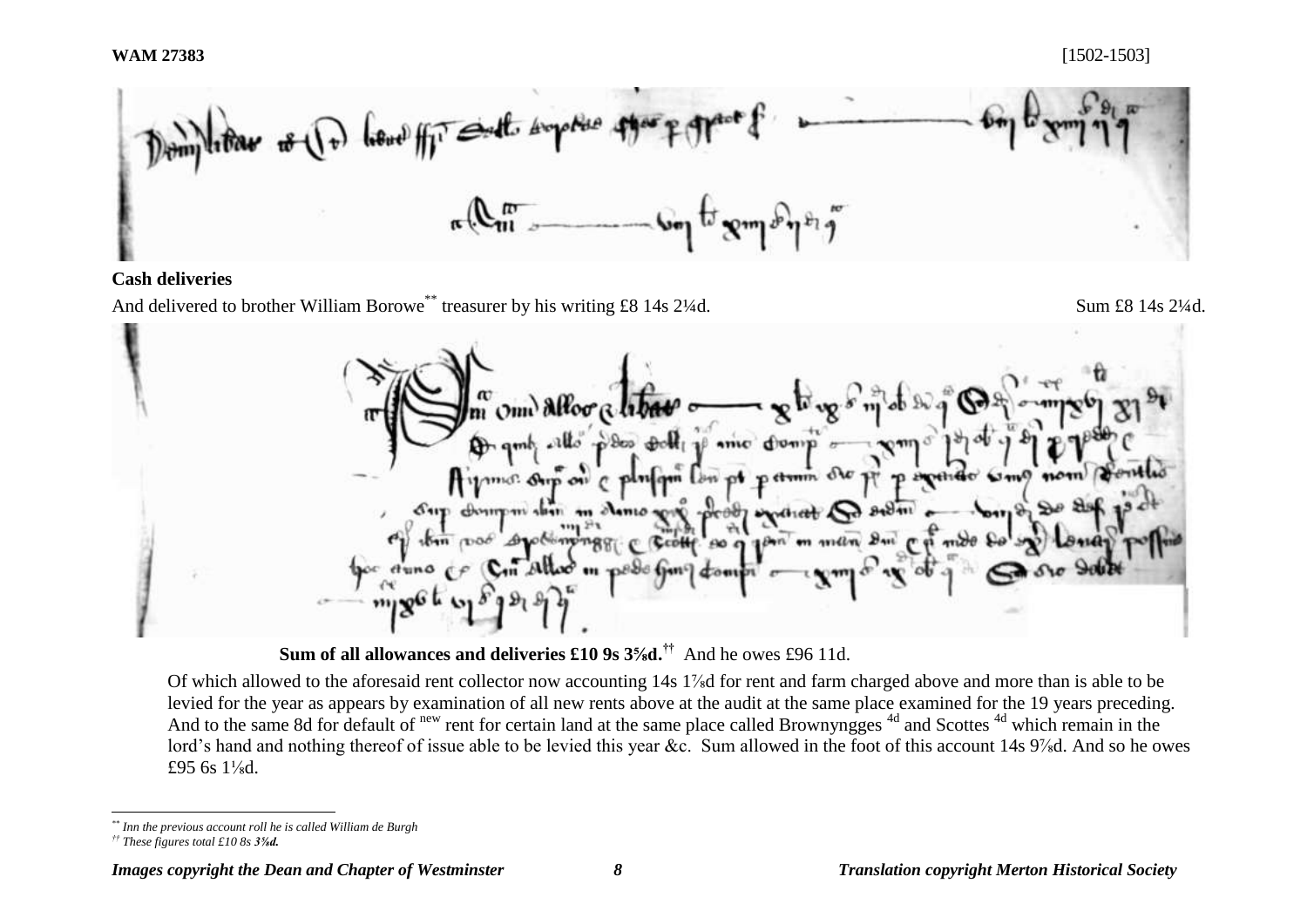connation Molthmill trim  $4 \pi R m$ w collect of 11-m or Amus cn' bon

**Of which:**

**Respited** One at 11s 6½d, one at 21s 5½d**.** Total this year 36s

The same now accounts £31 10s 7¾d for rent issuing from land and tenement formerly Laurence Conyngeston in Ewell late in the tenure of T Conyngston goldsmith, both for this year and for 54 years preceding, as per year 11s 6½d, because not able to levy and not fully agreed when he ought to distrain. And to the same £56 8s 8**⅞**d for rent of various lands and tenements in Ewell both for this year and for 52 years preceding as per year 21s 5½d for the aforesaid reason therefore *&c*. And to the same 13s 4d imposed 21 years preceding against the Prior of Merton, 10s Richard Salyng [20d] and John Salyng 20d because they remain outside the lordship and have nothing within &c*.* And to the same 3s 8d for amercements of tenants in Ewell for suit of court 20 years preceding because not able to levy &c. And to the same 10s for rent of Walter at Heth for 20 years preceding because he fled with his goods and chattels &c. And to the same 6s 8d for rent of land of J Bestwell because the same land lay fallow and uncultivated for 17 years preceding. And to the same £6.7s  $2\frac{1}{2}$  for a common fine of tenants at the same place for 26 years preceding with this year which they withdrew themselves less than justly*.* Therefore etc. Sum of respites £94 3**⅛**d.§§ And he owes further 25s 10d.

 $\overline{a}$ *‡‡ This is the same figure as last year.*

*<sup>§§</sup> These figures total £96 3⅛d.*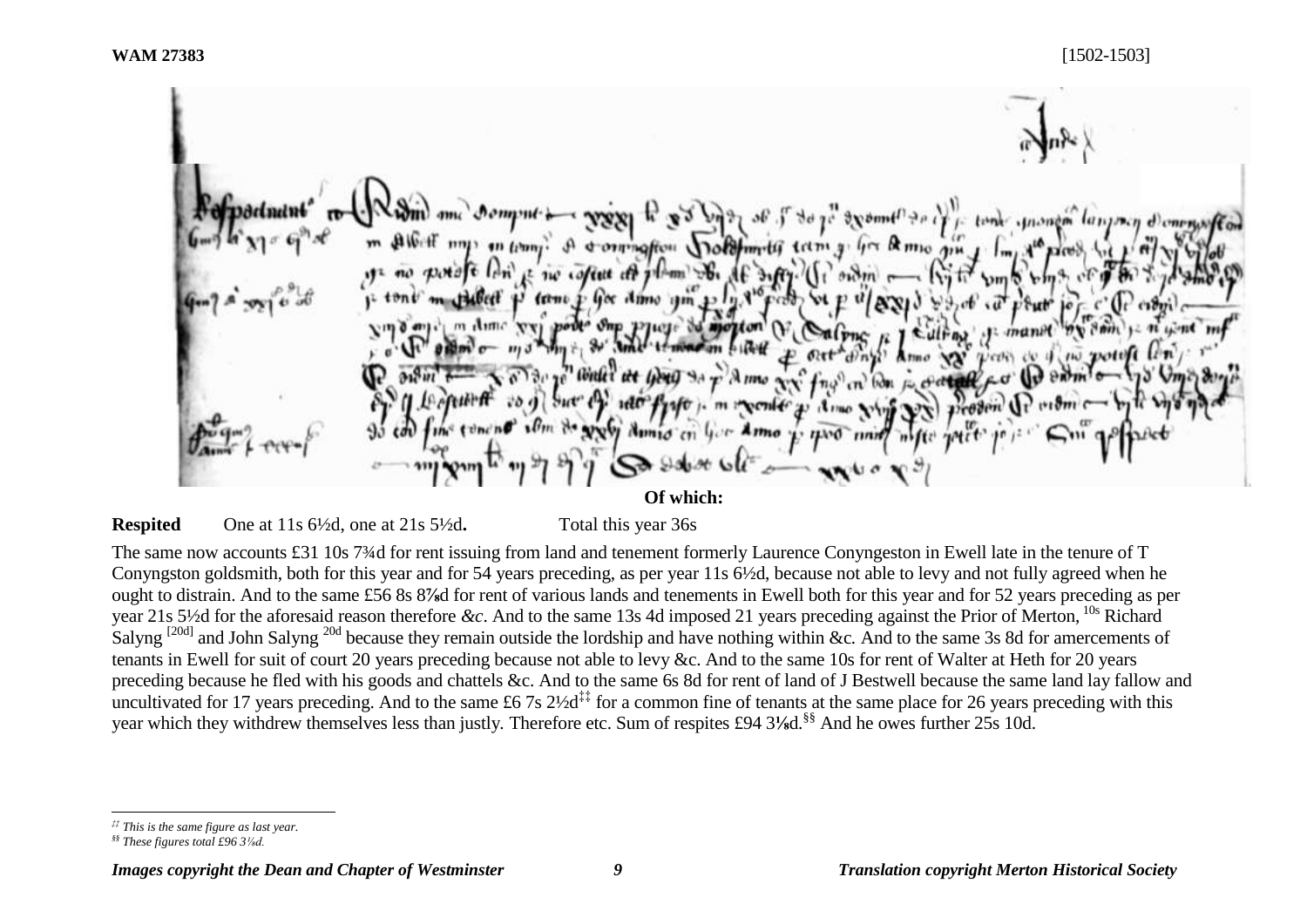

**Of which:**

**Against:** John at Well rent collector for amercements as appear by court roll this year – 25s 10d.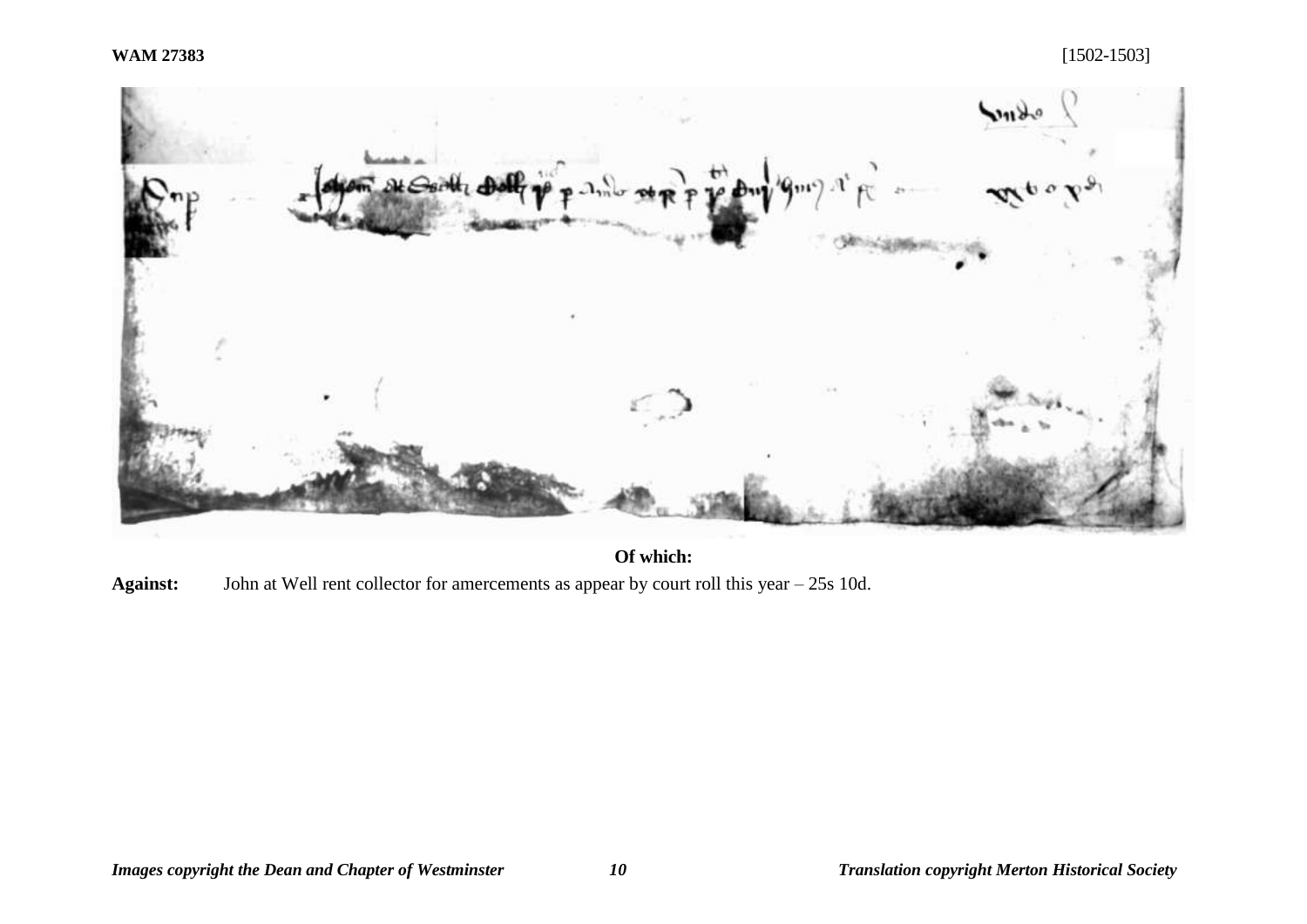POISE.

\nThurvintu 
$$
\pi
$$
 (Perman 36m - 9 J<sup>527</sup> m 6 J<sup>2</sup> [10 m 5m 6 J<sup>2</sup>] [10 J<sup>2</sup>] [10 m cm m m<sup>2</sup>] [10 m 3 m b<sup>2</sup> m b<sup>2</sup> m b<sup>2</sup> m b<sup>2</sup> m b<sup>2</sup> m b<sup>2</sup> m b<sup>2</sup> m b<sup>2</sup> m b<sup>2</sup> m b<sup>2</sup> m b<sup>2</sup> m b<sup>2</sup> m b<sup>2</sup> m b<sup>2</sup> m b<sup>2</sup> m b<sup>2</sup> m b<sup>2</sup> m b<sup>2</sup> m b<sup>2</sup> m b<sup>2</sup> m b<sup>2</sup> m b<sup>2</sup> m b<sup>2</sup> m b<sup>2</sup> m b<sup>2</sup> m b<sup>2</sup> m b<sup>2</sup> m b<sup>2</sup> m b<sup>2</sup> m b<sup>2</sup> m b<sup>2</sup> m b<sup>2</sup> m b<sup>2</sup> m b<sup>2</sup> m b<sup>2</sup> m b<sup>2</sup> m b<sup>2</sup> m b<sup>2</sup> m b<sup>2</sup> m b<sup>2</sup> m b<sup>2</sup> m b<sup>2</sup> m b<sup>2</sup> m b<sup>2</sup> m b<sup>2</sup> m b<sup>2</sup> m b<sup>2</sup> m b<sup>2</sup> m b<sup>2</sup> m b<sup>2</sup> m b<sup>2</sup> m b<sup>2</sup> m b<sup>2</sup> m b<sup>2</sup> m b<sup>2</sup> m b<sup>2</sup> m b<sup>2</sup> m b<sup>2</sup> m b<sup>2</sup> m b<sup>2</sup> m b<sup>2</sup> m b<sup>2</sup> m b<sup>2</sup> m b<sup>2</sup> m b<sup>2</sup> m b<sup>2</sup> m b<sup>2</sup> m b<sup>2</sup> m b<sup>2</sup> m b<sup>2</sup> m b<sup>2</sup> m b<sup>2</sup> m b<sup>2</sup> m b

- Wheat Of the remaining at the same place, 2 quarters 4 bushels. And there remain 2 quarters 4 bushels wheat by struck measure in the hands of the farmer of the demesne at the same place.
- **Peas** Of the remaining at the same place, 8 quarters 2 bushels. And there remain 8 quarters 2 bushels peas by struck measure in the hands of the aforesaid farmer.
- **Barley** Of the remaining at the same place, 14 quarters 3½ bushels. And there remain 14 quarters 3½ bushels barley by the aforesaid measure in the hands of the aforesaid farmer.